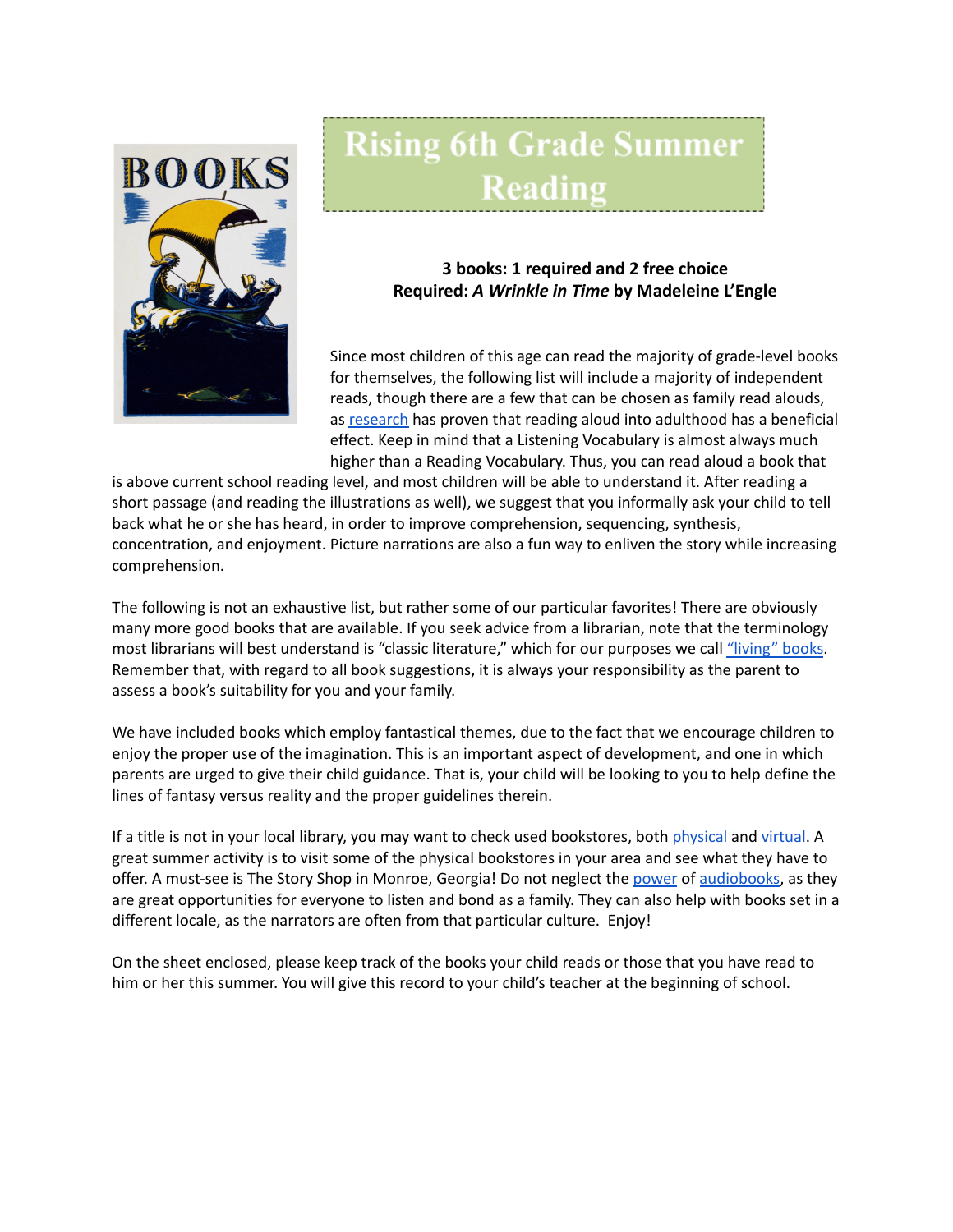

Alcott, Louisa May *Jack and Jill* Andreola, Karen *Beautiful Girlhood* Balliett, Blue *Chasing Vermeer* Burnford, Shelia *The Incredible Journey* Bussell, Darcy *The Young Dancer* Cleaver, *Where the Lilies Bloom* Enright, Elizabeth *Thimble Summer* Gallico, Paul *Snow Goose* Gates, Doris *Blue Willow* Gray, Elizabeth Jane *Adam of the Road*

James, Will *Smoky the Cow Horse* Jester, Norton *The Phantom Tollbooth* Kelly, Eric P. *The Trumpeter of Krakow* Kipling, Rudyard *The Jungle Book* Lofting, Hugh *The Voyages of Dr. Dolittle* MacDonald, George **The** *Golden Key* Nelson, Marilyn *Carver: A Life in Poems* North, Sterling *Rascal* Oz, Amos *Soumchi* Collodi, Carlo **Pinocchio**

## Summer Reading List for Rising 6th Grade Students

Blackwood, Gary *The Shakespeare Stealer* Byars, Betsy *The Summer of the Swans* De Jong, Meindert *The Wheel on the School* Dodge, Mary Mapes *Hans Brinker and the Silver Skates* Field, Rachel *Hitty, Her First Hundred Years* Fleming, Ian *Chitty, Chitty, Bang Bang* George, Jean Craighead *On the Far Side of the Mountain* Hinman, Bonnie *Benjamin Banneker: American Mathematician and Astronomer, Colonial Leaders' Series* Hunnard, Hannah *Hinds' Feet on High Places* Jacques, Brian *Redwall (and others in the series)* L'Engle Madeleine *The other books in the Time Quintet trilogy AFTER A Wrinkle in Time* Lenski, Lois *Indian Captive, Strawberry Girl* Lampton, Christopher *Werner Von Braun: A Biography* LasCasas, Bartholomew *The Log of Christopher Columbus' First Voyage to America* Little, Jean *From Anna, Listen to the Singing, Take Wing* Marshall, Catherine *Adventures in Prayer, Beyond Ourselves, Christy* Martin, Emily *Snow and Rose (highly recommended for the fall!)* McPherson, Joyce *A Piece of the Mountain The Biography of Blaise Pascal* Mitton, Simon and Jacqueline *The Flying Scotsman: A Biography about Eric Liddell* Montgomery, Lucy Maude *Anne of Green Gables, Anne of Avonlea* Rawls, Wilson *Where the Red Fern Grows***,** *Summer of the Monkeys*